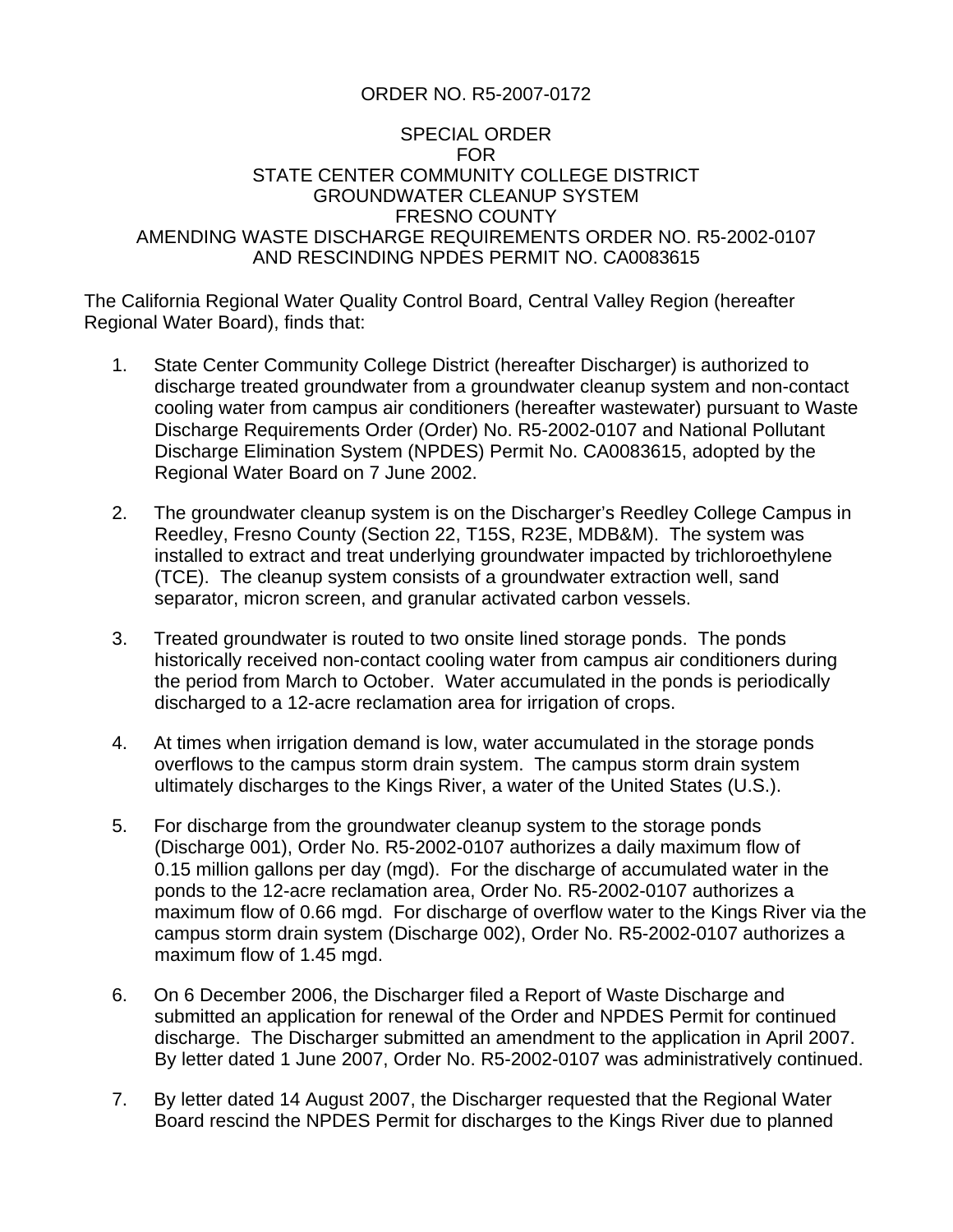## SPECIAL ORDER NO. R5-2007-0172 AMENDING ORDER NO. R5-2002-0107 STATE CENTER COMMUNITY COLLEGE DISTRICT GROUNDWATER CLEANUP SYSTEM, FRESNO COUNTY

changes in the remediation strategy for soils and groundwater impacted by TCE. The Discharger proposes to install and operate a soil vapor extraction system that will target the source of TCE contamination. Operation of the groundwater extraction and cleanup system will likely continue, but operational time may be limited and thus discharge volumes decreased.

- 8. The Discharger reports that the campus air conditioning system has been modified and non-contact cooling water is no longer discharged to the onsite storage ponds. Without the cooling water, the Discharger reports that the storage ponds have sufficient capacity to receive the water from the scaled-back groundwater cleanup system without potential overflow to the campus storm drain system and discharge to Kings River. Thus, discharge of accumulated treated groundwater and/or non-contact cooling water to the Kings River will no longer occur and the NPDES provisions of Order No. R5-2002-0107 are no longer necessary.
- 9. The Discharger requests modifications to Monitoring and Reporting Program (MRP) No. R5-2002-0107 to eliminate sampling for total petroleum hydrocarbons (TPH), benzene, toluene, ethylbenzene, xylenes, methyl tertiary butyl ether (MTBE), tertiary amyl methyl ether (TAME), di-isopropyl ether (DIPE), ethyl tertiary butyl ether (ETBE), and tertiary butyl alcohol (TBA). Based on available historical sampling data for the groundwater treatment system and groundwater, amending MRP No. R5-2002-0107 to eliminate testing for these constituents is appropriate.
- 10. Order No. R5-2002-0107 found the permitted discharge consistent with the antidegradation provisions of 40 CFR 131.12 and State Water Resources Control Board Resolution No. 68-16.
- 11. Given the foregoing, it is reasonable and appropriate to amend Order No. R5-2002-0107 to rescind authorization to discharge under the NPDES program and to amend the concomitant limitations and provisions, where appropriate, to allow the balance of Order No. R5-2002-0107 to continue in full force.
- 12. The action to amend Order No. R5-2002-0107 is exempt from the provisions of Chapter 3 of the California Environmental Quality Act (Public Resources Code Section 21000 et seq.) in accordance with Title 14, California Code of Regulations, Section 15301 (existing facility), and Title 14, California Code of Regulations, Section 15061(b)(3).
- 13. On 6 December 2007, after due notice to the Discharger and all other affected persons, a public hearing was held and all evidence received concerning amendment of Order No. R5-2002-0107 was considered.